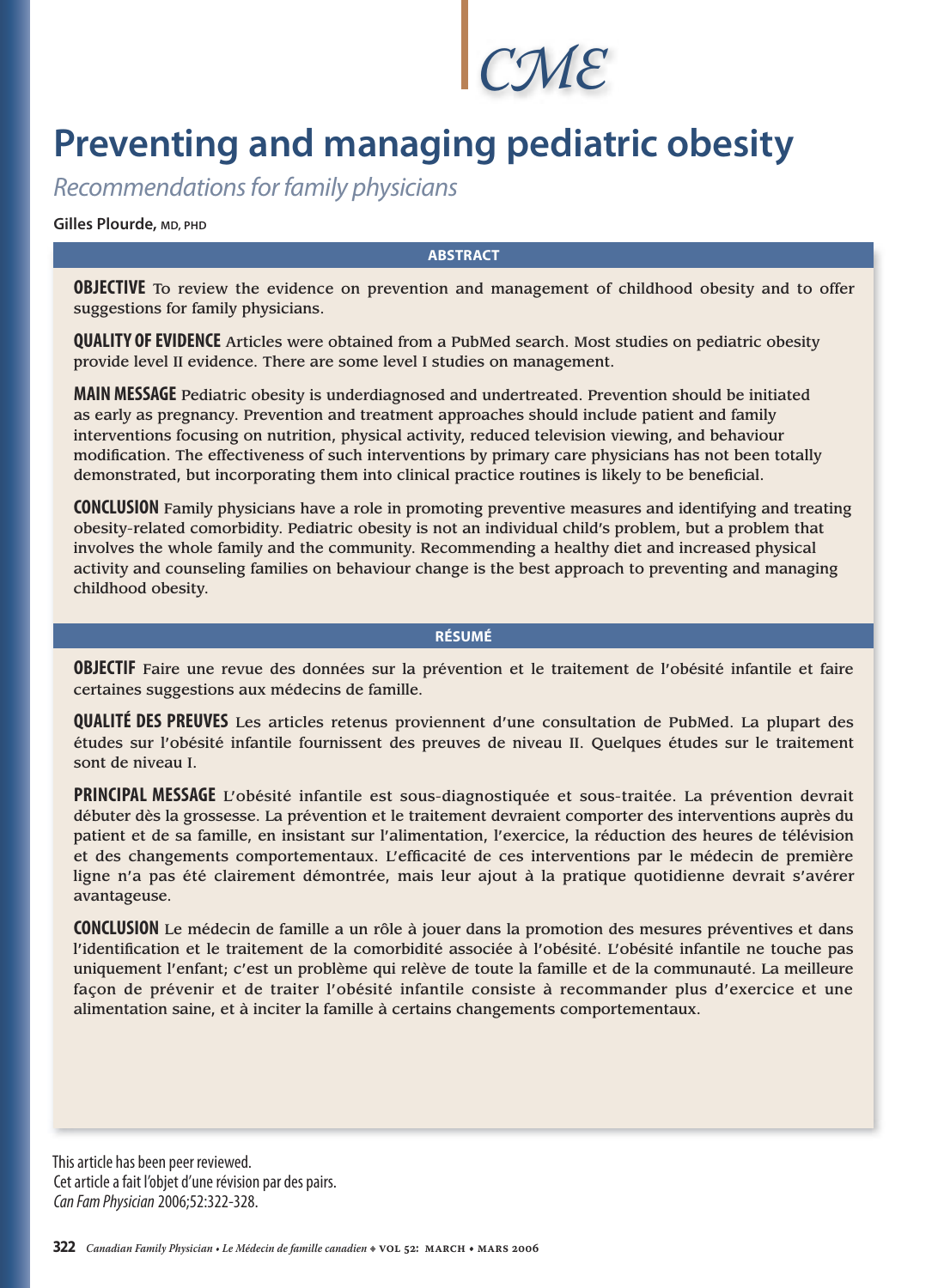besity is now well known as a medical problem among children. Outcomes associated with obesity in adults are now affecting children.<sup>1-3</sup> The prevalence of overweight status has tripled worldwide in the last 2 to 3 decades, including in developing countries and regions that are increasingly urbanized.<sup>1</sup> Among children aged 5 to 17 years, about 155 million are estimated to be overweight; 30 to 45 million of them are classified as obese.<sup>1</sup>

In Canada, recent data indicate that the prevalence of overweight status has more than doubled among schoolaged children (7 to 13 years old) from 15% in 1981 to 33% and 26% in 1996 among boys and girls, respectively.4 In 1996, the prevalence of *obesity* was 10% for boys and 9% for girls.4 Provincial variation was observed with a trend toward increasing risk of being overweight from west to east. Socioeconomic status was inversely related to the prevalence of overweight status, regardless of geographic region.4

In the United States, the prevalence of obesity and overweight status varies greatly among ethnic groups. Overweight status is highest among Mexican people, intermediate among non-Hispanic black people, and lowest among non-Hispanic white people.<sup>1</sup> Canada currently has no nationally representative obesity prevalence data for ethnic subgroups.

Pediatric obesity is not limited to industrialized countries; developing countries report an increasing prevalence also. In 38 countries where data were available, 16 showed a rising trend toward obesity, 14 were static, and only eight showed a falling rate.<sup>5</sup> Psychosocial and economic problems are also associated with pediatric obesity. Obesity impairs physical function and quality of life, causes at least 300 000 premature deaths yearly, and costs \$100 billion in health care services annually in the United States.<sup>1</sup>

Physicians sometimes fail to diagnose obesity in children.<sup>6</sup> Providers identified obesity as a problem for only 50% of the obese children examined for health supervision. Even for children identified as obese by their providers, evaluation and treatment were often not consistent with current recommendations.<sup>6</sup>

Considering the magnitude of the epidemic, increased awareness and identification of obesity in primary care are essential.7 Family physicians have an important role in timely identification of overweight and obese children during periodic health examinations. They also have a role in promoting preventive measures and encouraging positive changes in behaviour, as well as identifying and treating obesity-related comorbidity. Family physicians should have the skills to identify pediatric obesity and its risk factors, and knowledge of treatment options.

Dr Plourde *is doing research in the Department of Social and Preventive Medicine in the Division of Kinesiology at Laval University in Quebec city, Que.*

## **Preventing and managing pediatric obesity** *CME*

The goal of this article is to provide the best information available to help family physicians prevent and manage pediatric obesity.

## **Quality of evidence**

Articles were sought through a PubMed search using the key words pediatric obesity and the MeSH words diet, exertion, behavioural modification, prevention, and management. Most studies provided level II evidence; a few intervention studies provided level I evidence.

## **Etiology**

*Genetics or environment?* Body mass index (BMI) is the standard criterion for measuring obesity in children and adults, and when used for children, provides a uniform measure across age groups. Body mass index is defined as weight in kilograms divided by height in metres squared  $(kg/m<sup>2</sup>)$ . Obesity is defined as a BMI score at or above the 95th percentile for age and sex, respectively, and overweight status as a BMI between the 85th and 95th percentile for age and sex, respectively.2,3 These percentiles correspond to adult BMIs of 25 and 30, respectively, the accepted definitions of adult overweight status and obesity.8

The epidemic of pediatric obesity cannot be explained by genetics alone or environment alone. Generally, obesity aggregates in families; high birth weight, maternal diabetes, and obesity in family members all are risk factors (Table  $1^{1-3,9,10}$ ). Obesity can be established through an interaction of more than 250 different genes, but the obese phenotype comes from gene-environment interactions.<sup>11,12</sup> A longitudinal study (level II evidence) of 33 413 infants whose birth weight was >4000 g showed they were more than three times as likely to be obese at age 17 as infants with lower birth weights.<sup>13</sup> This indicates a need for earlier surveillance, even as early as the prenatal period.

*Genetic and endocrine causes*. Genetic and endocrine conditions known to be associated with a propensity for obesity (Table  $1^{1-3,9,10}$ ) are rare; diagnosing them requires collaboration with geneticists, endocrinologists, and other health specialists. They are generally associated with short stature, delayed growth and sexual maturation, or mental retardation and can be ruled out by history and physical examination. The task

## Levels of evidence

**Level I:** At least one properly conducted randomized controlled trial, systematic review, or meta-analysis **Level II:** Other comparison trials, non-randomized, cohort, case-control, or epidemiologic studies, and preferably more than one study **Level III:** Expert opinion or consensus statements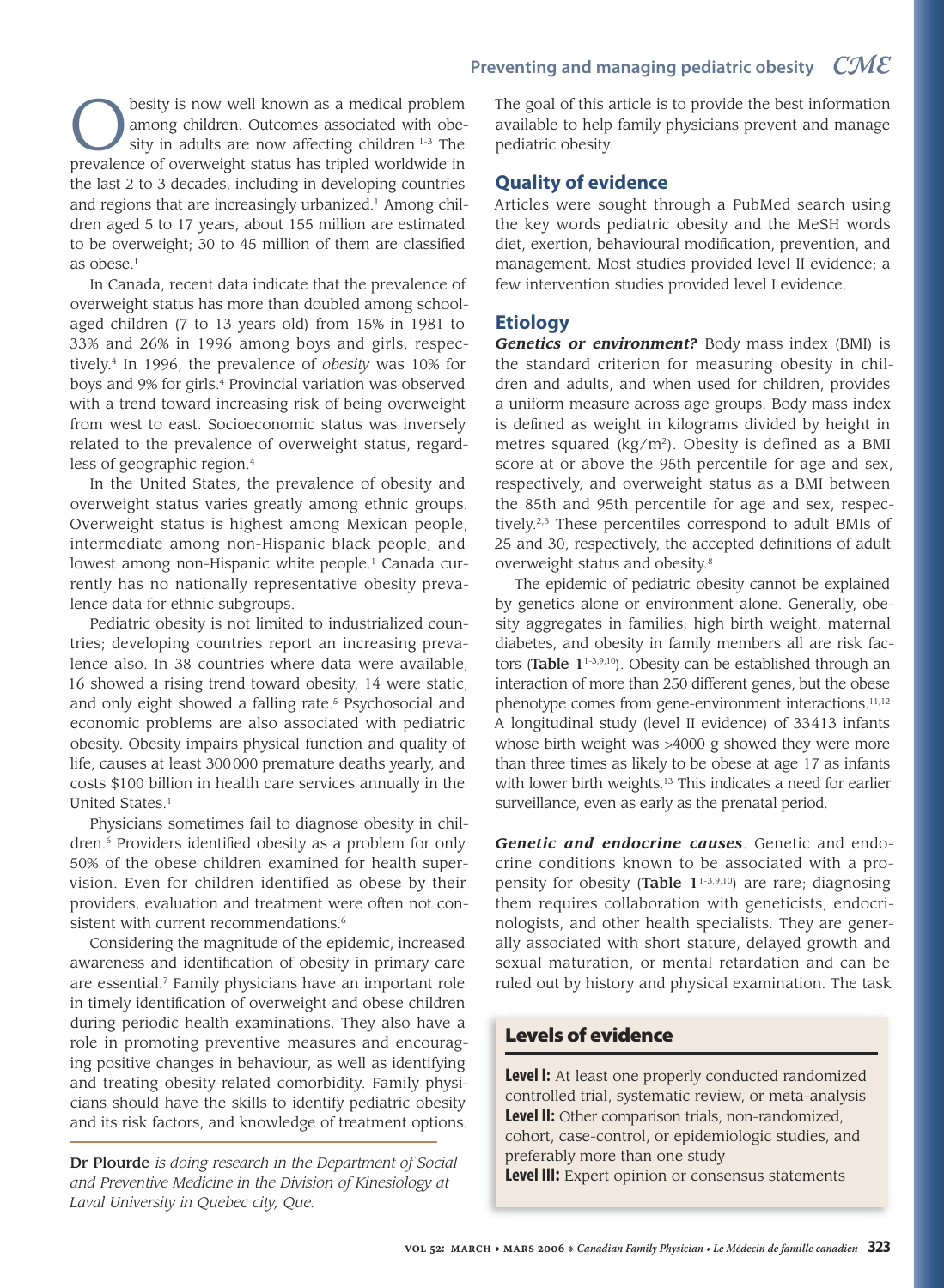# *CME* **Preventing and managing pediatric obesity**

| Table 1. Risk factors associated with pediatric obesity                                                                                                                                                            |  |
|--------------------------------------------------------------------------------------------------------------------------------------------------------------------------------------------------------------------|--|
| <b>MATERNAL AND FETAL FACTORS</b><br><b>Gestational diabetes</b><br>Macrosomia (>4000 g)<br>Formula feeding (rather than breastfeeding)                                                                            |  |
| <b>ENVIRONMENTAL FACTORS</b><br>Race<br>Lower socioeconomic status<br><b>Uneducated parents</b><br>Single-mother households                                                                                        |  |
| Low-income families<br>Lack of consistent access to healthy food choices, particularly fruit and vegetables<br>Low cognitive stimulation in the home                                                               |  |
| <b>PARENTAL FACTORS</b><br>70% chance children will be obese if both parents are obese<br>50% chance children will be obese if one parent is obese<br>10% chance children will be obese if neither parent is obese |  |
| <b>CONGENITAL DISORDERS</b><br>Alström syndrome<br>Carpenter syndrome<br>Cohen syndrome<br>Laurence-Moon syndrome<br>Prader-Willi syndrome<br><b>Turner syndrome</b>                                               |  |
| <b>ENDOCRINE DISORDERS</b><br><b>Cushing syndrome</b><br>Thyroid or growth hormone deficiency<br>Polycystic ovary (Stein-Leventhal) syndrome                                                                       |  |
| Data from Lobstein et al, <sup>1</sup> Eissa and Gunner, <sup>2</sup> Elliott et al, <sup>3</sup> Grummer-Strawn and Mei, <sup>9</sup> and<br>Binns and Ariza. <sup>10</sup>                                       |  |

of primary care physicians is to diagnose these conditions early and to refer patients quickly to subspecialists. Discussion of these disorders is beyond the scope of this paper.

*Lack of physical activity*. The epidemic could be due to a decline in physical activity, a rise in fat intake, or a combination of both. Results of an epidemiologic study (level II evidence) of 7216 children aged 7 to 11 years support a link between physical inactivity and obesity in Canadian children.<sup>14</sup> Television viewing plays a large part in this epidemic. A prospective study (level II evidence) of 700 children aged 10 to 15 years followed for 4 years showed that children watching television for more than 5 hours a day were five times as likely to be overweight as those watching less than 2 hours a day.15 Having a television in the bedroom is a strong predictor of being overweight (level II evidence), even among preschool-aged children.16 Results of a randomized controlled trial (level I evidence) showed that decreasing the amount of television school-aged children watched, even without specifically promoting more active behaviour, resulted in a significantly lower increase in their BMI score at 1-year follow up, compared with a control group.<sup>17</sup>

*Changing diet*. Some think that the increase in pediatric obesity is due to an increase in fat intake. The efficiency of nutrient use is higher for fat than for carbohydrates or protein, reflecting the small amount of energy required for synthesizing triglyceride. A 1-year longitudinal study (level II evidence) of more than 10 000 children aged 9 to 14 years, however, did not show any relationship between change in adiposity and fat intake.<sup>18</sup> The main objection to dietary fat as being responsible for the current epidemic of obesity is that American children's consumption of fat has decreased. In 1991, the National Cholesterol Education Program issued dietary guideines for children 2 years and older that recommended reducing cholesterol intake to 300 mg/d, dietary fat to 30% of calories, and saturated fat to 10% of total energy ntake.<sup>19</sup> Fat, when eaten in excess, will eventually lead o obesity in predisposed patients. It seems unlikely, however, that increased fat consumption is responsible for the increase in pediatric obesity.

The amount of carbohydrate in children's diets is a strong contender. Children began consuming more carbohydrates as a result of the recommendation to decrease dietary fat.<sup>18</sup> Children increased their intake of simple sugars, mainly in the form of soft drinks, soda, and fruit drinks. Soft-drink consumption tripled between 1977-1978 and 1994 and now contributes to about 8% of adolescents' total energy intake.<sup>20</sup> In a prospective observational analysis (level II evidence), the authors demonstrated that increased consumption of simple sugars was associated with obesity in children.<sup>21</sup> Also, increases in portion sizes of a variety of foods eaten at home and outside and eating fast food have been identified as risk factors for childhood obesity (level II evidence).<sup>22</sup>

## **Consequences of childhood obesity**

Obesity is associated with health problems in children and is an important early risk factor for adult morbidity and mortality related to cardiovascular and other chronic diseases.1-3 Increased risk persists even if adolescents who were obese had lost the excess weight during adulthood, suggesting that obesity during adolescence sets triggers that are associated with risk of diseases in adulthood (level II evidence).<sup>23</sup>

A meta-analysis (level I evidence) by Goran $24$  showed that childhood obesity is a strong predictor of adulthood obesity. About 33% of obese preschool-aged children and 50% of obese school-aged children remained obese as adults. Risk of adult obesity was greater in both obese and nonobese children if at least one parent was overweight. This effect was most pronounced for children younger than 10 years; for children older than 10 years, their own overweight or obesity status was a better predictor than parental obesity (level II evidence).<sup>25</sup>

Overweight and obese children are at increased risk of a range of medical conditions affecting cardiovascular health (hypercholesterolemia, dyslipidemia, hypertension),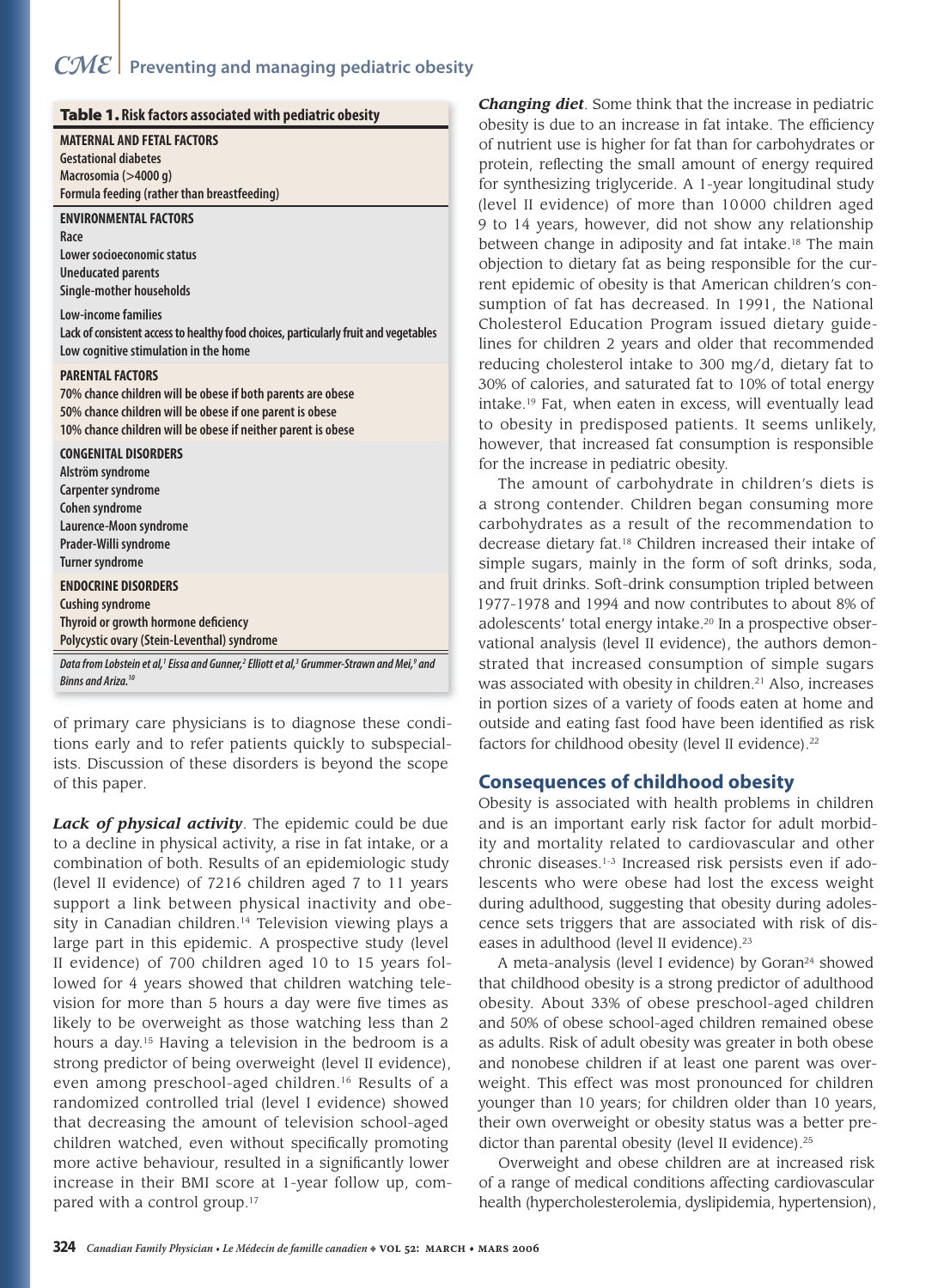the endocrine system (hyperinsulinism, insulin resistance, impaired glucose tolerance, type 2 diabetes mellitus, menstrual irregularity), the pulmonary system (asthma, obstructive sleep apnea syndrome, pickwickian syndrome), the musculoskeletal system (genu varum, slipped capital femoral epiphysis, Blount disease), and mental health (depression, low self-esteem, distorted body image, eating disorders).1-3 Risk factors for cardiovascular disease occur more frequently in overweight and obese children. Data from the Bogalusa Heart Study showed that 58% of overweight 5- to 17-year-old children had one cardiovascular risk factor or an elevated insulin level, and more than 25% had two or more risk factors (level II evidence). $26$  Newly diagnosed cases of type 2 diabetes mellitus increased from 4% in 1990 to 45% in 2001 in some populations of obese children aged 6 to 17 years.<sup>27</sup> Impaired glucose tolerance, a prediabetic condition, is observed in 20% to 25% of obese children.28 Because these obesity-associated medical conditions can worsen if diagnosis is delayed, clinicians should be alert to these conditions in all obese pediatric patients.

## **Assessing pediatric obesity**

Although the prevalence of childhood obesity has reached epidemic proportions, it is still underrecognized and undertreated. Medical evaluation of overweight and obese pediatric patients reportedly falls short of recommended practice.7

Initial assessment of an overweight child should include a history of gestational and linear growth as well as weight, age of onset of obesity, pubertal history (if applicable), and detailed histories of diet, physical activity, and psychosocial factors (level III evidence) (Table 22,3,29-32). A careful review should seek symptoms associated with congenital and endocrine causes and complications. Family history should focus on weight tendencies of family members and obesity-related complications in order to help predict greater risk for individual children.

Psychosocial factors are great predictors of whether weight management programs will be successful. If psychosocial assessment is not done before initiating a weight-loss program, the program is likely to fail due to poor compliance. Families not ready to make lifestyle changes are not in a position to support patients on weight-loss programs. Once children's and families' stage of readiness has been assessed, specific counseling techniques related to their stage of readiness for change can be integrated into weight-management programs (level III evidence).<sup>31</sup>

A full physical examination should focus on findings associated with symptoms of obesity identified by the history. Laboratory measurements should include lipid profile, total cholesterol level, and a screening test for type 2 diabetes mellitus. Other laboratory assessments are rarely useful unless they are specifically indicated by

### Table 2. **Recommendations for evaluating obese children**

Laboratory assessments (other than lipid profile, total cholesterol level, and a screening test for type 2 diabetes mellitus) are rarely useful except when findings from patient history or physical examination indicate specific tests.

#### **CURRENT HISTORY**

**Headaches, blurred vision (hypertension)**

**Nighttime breathing difficulty, daytime somnolence (sleep apnea) Abdominal pain, nausea or vomiting (cholecystitis, cholelithiasis) Hip or knee pain (slipped capital femoral epiphysis) Menstrual irregularities (if applicable, polycystic ovary syndrome, hypothyroidism) Recent weight gain, increased fatigue, cold intolerance, constipation, or dry skin (hypothyroidism) Polyuria, polyphagia, weight loss (type 2 diabetes mellitus) Medications and drugs (including hormonal contraceptives)**

# **Cigarette smoking**

## **MEDICAL HISTORY**

**Developmental delay and poor linear growth (genetic syndromes or endocrine disorders)**

**Weight-loss methods previously used and relative success of each Previous illnesses**

**Previous medications**

#### **FAMILY HISTORY**

**Adiposity and obesity-associated complications (obesity, type 2 diabetes mellitus, hypertension, dyslipidemia, coronary artery disease)**

#### **NUTRITION ASSESSMENT**

**Unhealthy food choices (large portions, especially of high-fat fast food, sweetened soft drinks or juices)**

**Behaviour around food (family eating habits, eating in front of the television, school lunch programs, vending machines)**

#### **PHYSICAL ACTIVITY ASSESSMENT**

**Time allotted to sedentary behaviour, including television viewing and using computers and electronic games**

**Opportunities for physical activity at home, at school, and in after-school programs**

#### **PSYCHOSOCIAL ASSESSMENT**

**Psychosocial reactions and self-esteem (depression) Eating disorders (bulimia nervosa, binge eating)** Parents' and patients' opinions on the cause and effect of the problem **(misperceptions, consensus among parents and children, assignment of blame, denial, and expectation for weight loss) Patients' and families' readiness for behaviour change**

## **PHYSICAL EXAMINATION**

| General appearance                                    |
|-------------------------------------------------------|
| <b>Body mass index</b>                                |
| <b>Blood pressure</b>                                 |
| <b>Thyroid gland</b>                                  |
| <b>Heart and lungs</b>                                |
| Abdomen                                               |
| <b>Extremities</b>                                    |
| Other areas based on positive findings in the history |

Data from Eissa and Gunner,<sup>2</sup> Elliott et al,<sup>3</sup> American Academy of Pediatrics,<sup>29</sup> Barlow and **Dietz,30 Plourde,31 and Etelson et al.32** 

findings of history or examination (level III evidence).<sup>2</sup> Initial follow-up, which should occur between 1 and 2 weeks after the first visit, should be used to review baseline laboratory findings with patients and families, to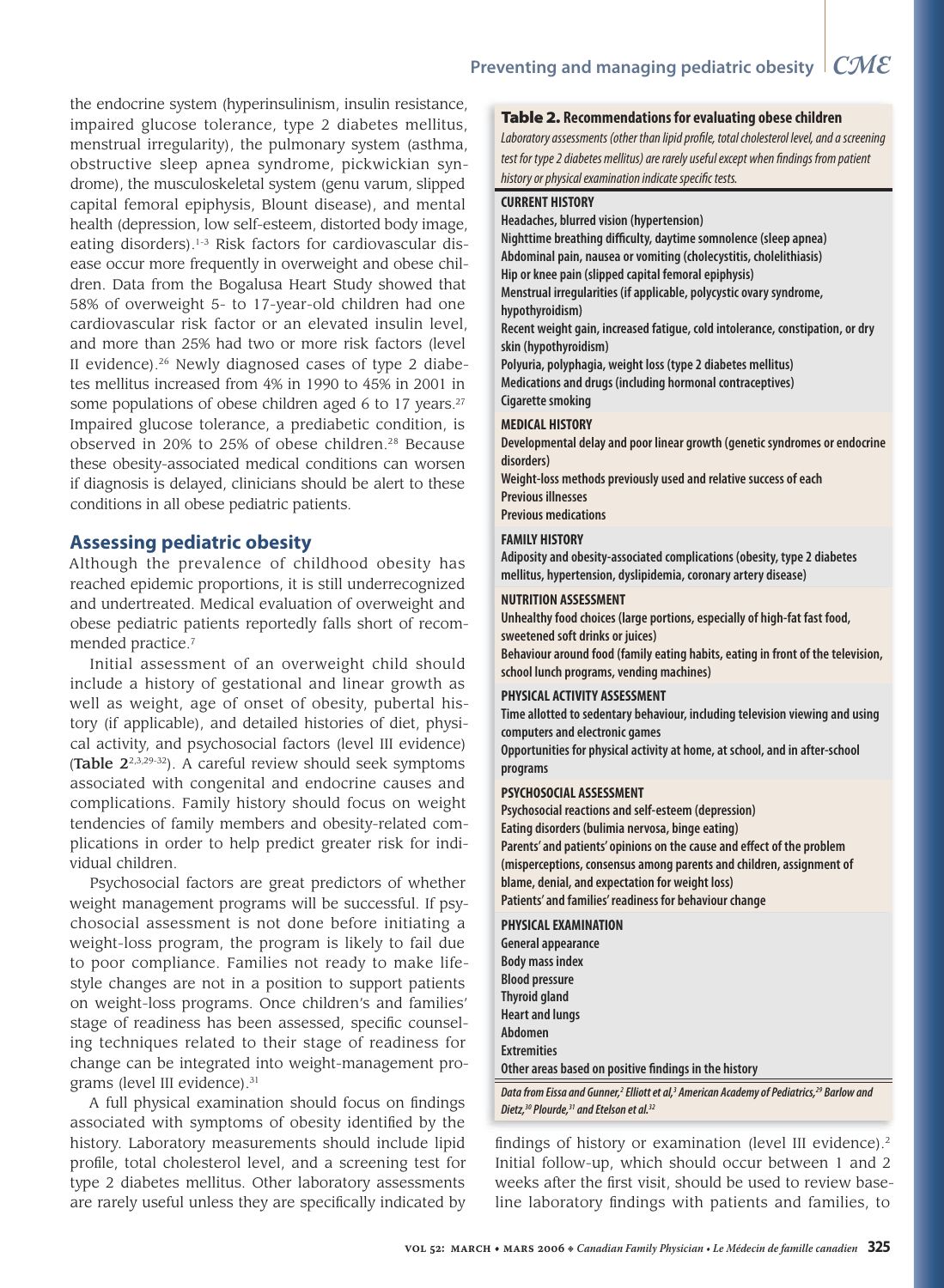# *CME* **Preventing and managing pediatric obesity**

review the goals of the program, and to refer patients to other providers if indicated (level III evidence).<sup>2</sup> Followup visits should be no more than 2 weeks apart until patients and families are comfortable with recommended changes. Intervals between visits can then be increased, and follow-up by telephone can be considered. Laboratory tests should be repeated in 6 months if results of initial tests are abnormal (level III evidence).2

## **Managing pediatric obesity**

The goals of treatment are to find the energy balance that best promotes changes in body composition without interfering with normal growth and to teach children and their families about healthy eating and the benefits of physical activity.

*Diet*. Many pediatric patients' diets do not meet recommended standards in terms of whole-grain cereals, fruit, vegetables, dairy products, and meat or meat alternatives and, therefore, do not provide sufficient key vitamins and minerals.<sup>33</sup> Table 3<sup>21,29,30,33,34</sup> presents recommendations for helping patients acquire healthy eating habits.

### Table 3. **Recommendations for physicians to use in nutrition interventions**

**Follow a diet that maintains weight stability and promotes slow weight loss while allowing normal growth. This is the most reasonable approach (level III evidence)**

**Plan for small changes one at a time, such as limiting fast foods or providing lower-fat alternatives, eliminating soft drinks or switching to lower-calorie drinks, changing to 1% or skim milk, and reducing portion sizes (level III evidence)**

**Encourage healthy eating patterns at home and school by offering nutritious snacks, such as vegetables and fruit, low-fat dairy foods, and whole-grain cereals (level III evidence)**

**Reduce glycemic load in the diet of obese adolescents (level I evidence)**

**Discourage use of food as a reward (level III evidence)**

Data from Ludwig et al,<sup>21</sup> American Academy of Pediatrics,<sup>29</sup> Barlow and Dietz,<sup>30</sup> Wright et **al,33 and Ebbeling et al.34**

*Physical activity***.** Children's interest in exercise and sports should be explored along with their body-image goals, and discussions should emphasize improving body composition, aerobic fitness, and muscle strength (level III evidence). The goal is to reduce sedentary activity and encourage physical activity. Table 4<sup>35-38</sup> presents recommendations for increasing physical activity.

*Family-based behavioural treatment***.** Approaches are based on the assumption that the family provides the main social learning environment for children, through modeling, feedback, and instruction on appropriate eating and physical activity habits.<sup>39-41</sup> Family-based interventions can involve both parents and children or parents alone. Family-based interventions targeting parents and children have shown that changes in parents'

## Table 4. **Recommendations for physicians to use in physical activity interventions**

**Recommend a combination of more physical activity, less sedentary**  behaviour, and dietary modification. This seems to be the most effective **approach in both the short and long term (level I evidence)**

**Increase energy expenditure by reducing sedentary behaviour rather than only increasing physical activity (level I evidence)**

**Increase physical activity from three times a week to at least 30 minutes a day at moderate intensity most days (level III evidence)**

**Encourage the whole family to engage in physical activity in order to promote fi tness within the family unit and to make the experience more pleasurable (level III evidence)**

**Develop plans for increasing activities, such as family outings to the park; if parents are concerned about children's safety outdoors, suggest indoor activities (level III evidence)**

**Suggest rewards that foster physical activity (not food) (level III evidence)** Data from Epstein et al,<sup>35</sup> Nemet et al,<sup>36</sup> Gortmaker et al,<sup>37</sup> and Epstein and Goldfield.<sup>38</sup>

weight are a great predictor of changes in children's weight (level I evidence).<sup>40</sup> There is also evidence that treating childhood obesity with parents as the exclusive agents of change gets good results. A study looked at 60 obese children aged 6 to 11 years who were randomized to either an intervention group where only parents attended group sessions or a control group where only children attended group sessions and were followed for 1 year (level I evidence).<sup>39</sup> Results revealed significant differences between groups in eating habits and a greater reduction in weight in the intervention group. The dropout rate was nine times higher in the control group than in the intervention group. $39$  A 7-year follow-up of these children revealed that reduction in percentage overweight was greater among children in the intervention group than among those in the control group.41 These results provide strong evidence to support the role of parents in preventing and treating weight-related problems among children.

*Pharmacologic intervention***.** The two medications currently approved by the United States Food and Drug Administration for adolescents older than 16 years are sibutramine and orlistat. Sibutramine acts centrally in the hypothalamus on serotonin and norepinephrine pathways to affect appetite; orlistat, which is not absorbed, acts in the gut to inhibit pancreatic lipase, thereby decreasing fat absorption by about 30%. As with other aspects of obesity treatment, both medications require substantial lifestyle changes to ensure their efficacy.<sup>42</sup> Safety and efficacy data on these drugs are unavailable, so they are not approved for pediatric use (level III evidence).

*Bariatric surgery***.** Surgical approaches have been used for morbidly obese adolescents older than 15 years, but are clearly not appropriate for many patients.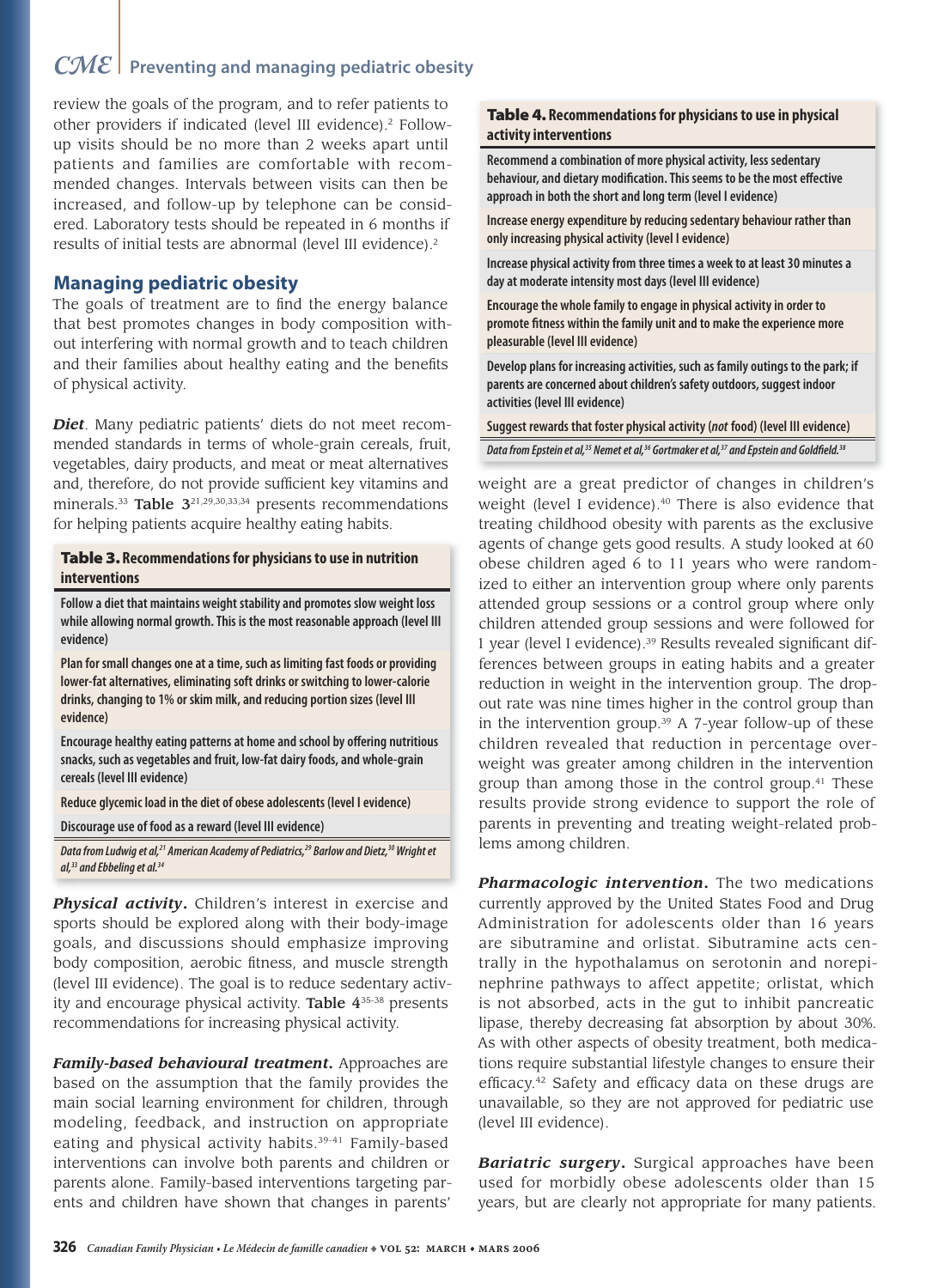Adolescents contemplating gastric bypass surgery should undergo extensive evaluation by a multidisciplinary team for medical, psychological, and nutritional screening before surgery. Bypass surgery revealed such complications as iron and vitamin D deficiency, cholelithiasis, protein-calorie malnutrition, wound infection, peritonitis, gastric rupture, and even death.<sup>43</sup>

*Multidisciplinary approach***.** Mild uncomplicated obesity can usually be managed in primary physicians' offices. Patients presenting with obesity-associated comorbidity require more intensive treatment. Treatment plans should be formulated by multidisciplinary teams, and close medical follow-up should involve physicians, dietitians, exercise physiologists, health educators, social workers, and psychologists. Treatment plans should include specialized therapy regimens that allow children to grow normally (level III evidence).<sup>2,3</sup>

## **Family physicians' role**

Because pediatric obesity is increasing at epidemic rates<sup>1-3,5</sup> and is accompanied by health problems, it is important to identify it in primary care and to understand the factors that lead to excess weight gain. Table  $5^{2,3,29,44-47}$  lists ways family physicians can help reverse this epidemic.

Family physicians can play an important role in prevention and treatment of pediatric obesity by addressing five targets.

- Encourage breastfeeding: Breastfeeding has a protective effect against childhood obesity (level I evidence).<sup>44</sup>
- Suggest limiting television viewing: Current recommendations suggest limiting television time (level I evidence).18 Children younger than 2 years should watch no television and those 2 years and older should watch less than 2 hours a day and not have television sets in their bedrooms (level III evidence).<sup>1,2,46</sup>
- Recommend reducing caloric intake: Reduce portion sizes and intake of energy-dense foods (level III evidence),<sup>21,22,29,44-46</sup> especially sugar-sweetened soft drinks (level I evidence).<sup>34</sup>
- Encourage physical activity: Increasing energy expenditure by decreasing children's sedentary behaviour and increasing physical activity levels is likely to reduce pediatric obesity (level I evidence). 35,36
- Get parents onside: Evidence confirms the role of parents in preventing and treating weight-related problems in children (level I evidence).<sup>39,41</sup>

Studies have not confirmed the effectiveness of family physicians' addressing these targets, but do suggest that incorporating these targets into routine clinical practice is beneficial (level II evidence). 31,32,48-50

## **Conclusion**

Considering that more than 25% of Canadian children aged 7 to 13 years are overweight or obese, we need widespread preventive efforts to ensure they do not face

## Table 5. **Recommendations for prevention and health supervision**

#### **RECOMMENDATIONS WITH LEVEL I EVIDENCE**

**Breastfeed babies: Breastfeeding has a protective effect. Extent and duration of breastfeeding have been found to be inversely associated with risk of obesity in older children and adolescents**

**Counsel on lifestyle and behaviour: Educating people about a healthy diet and recommending reduced sedentary behaviour and increased physical activity should be incorporated into routine clinical practice**

**Counsel on reducing time in front of a small screen: Recommend reducing television viewing, watching videotapes, and playing video games**

#### **RECOMMENDATIONS WITH LEVEL II EVIDENCE**

**Early surveillance: There is a need for earlier surveillance for obesity, as early as the prenatal period**

**RECOMMENDATIONS WITH LEVEL III EVIDENCE**

**Identify patients at risk: Identify and track patients at risk by virtue of family history; birth weight; and socioeconomic, ethnic, cultural, or environmental factors**

**Monitor body mass index: Calculate and plot body mass index once a year for all children and adolescents to identify rate of excessive weight gain relative to linear growth**

**Recognize risk factors: Recognize and monitor changes in obesity-associated risk factors for adult chronic diseases, such as hypertension, dyslipidemia, impaired glucose tolerance, and type 2 diabetes**

**Counsel on reduced intake: Suggest reducing caloric intake by reducing portion size and intake of energy-dense foods, especially sugar-sweetened soft drinks**

**Suggest reduced small-screen viewing: Reduce television viewing and videotape and video game use. Recommendations are for children <2 years, no television, and for those ≥2 years, limit viewing to <2 h/d and no television in bedrooms**

**Promote activity: Routinely promote physical activity, including unstructured play at home, in school, in child-care settings, and throughout the community**

**Provide guidance: Give age-appropriate anticipatory guidance to patients and families at each well-child visit**

Data from Eissa and Gunner,<sup>2</sup> Elliott et al,<sup>3</sup> American Academy of Pediatrics,<sup>29</sup> Gillman et al,<sup>44</sup> Campbell et al,<sup>45</sup> Whitaker,<sup>46</sup> and Dennisson and Boyer.<sup>47</sup>

increased risk of problems later in adolescence or adulthood. Expert opinion suggests that prevention and treatment of pediatric obesity should involve patients, parents, families, and the entire community.<sup>7</sup> Pediatric obesity should be a public health priority, and we should join forces across disciplines (eg, the media, food organizations, schools, and government) to mount an effective public health campaign for prevention and early treatment of obesity. Family physicians are often the first medical practitioners to see obese pediatric patients and are well placed to help prevent and manage the condition.